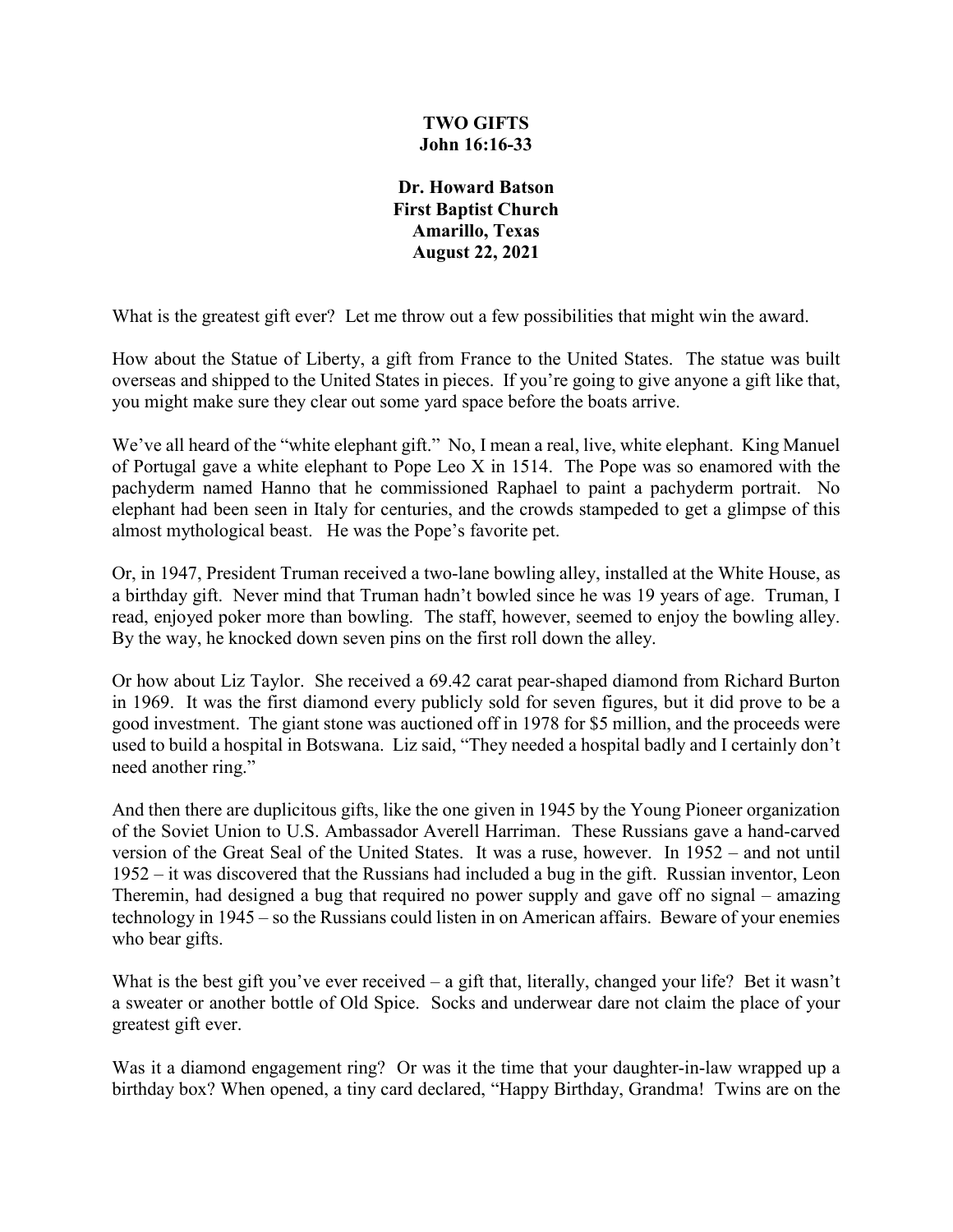way." Maybe someone in your family was sacrificial enough to give you a kidney for a transplant – giving, literally, the gift of life at the risk of her own.

I don't know about the greatest gift you ever received, but I do know that in our passage today Jesus gives His disciples two great gifts. We have two sections in John 16:16-33 – nine verses each. In the first section, verses 16-24, He gives them joy in depression. And the second gift, in verses 25-33, He gives them peace in the face of defeat.

## **I. Jesus' gift of joy in depression (vs. 16-24).**

Did you see the story this week about the rubber duck that mysteriously appeared in a Maine harbor with the word "joy" written across its chest? The appearance of the rubber duck – no, not a tiny rubber duck, but a 25-foot tall rubber duck that suddenly drifted into a Maine harbor – has become a whimsical who-done-it that has defied all the sleuths so far. No one knows who owns the duck – the duck of joy.

This giant, yellow waterfowl emblazoned with the word "joy" appeared in Belfast Harbor over the weekend. The harbormaster, Katherine Given, told the Bangor Daily News that the 25-foot tall duck didn't pose any navigational hazards and they are not anxious to shoo it away. The duck that brings joy to the residents around the harbor. "Everybody loves it," said the harbormaster. "A lot of people want to keep it here." The duck has become a social media star.

People in Jesus' day, and people now, want the sudden appearance of joy. But joy has never made a more powerful appearance than it does in the gospel.

Look at verse 16 A little while, and you will no longer see Me; and again a little while, and you will see Me.

Now this quizzical comment about not seeing Jesus and then seeing Jesus again is almost awkward, as it is repeated three different times in a total of four verses.

Again in verse 17: "A little while, and you will not see Me; and again a little while, and you will see Me."

And then in verse 19: "A little while, and you will not see Me, and again a little while, and you will see Me."

Clearly a reference to Jesus' death, during which time they do not see Him, and then His resurrection, when they see Him again "in a little while" – three days to be exact.

Finally, He speaks of the wonderful gift of joy (verses 20-23). One translator put it this way, "Truly, truly, I want to tell you something very important. You will be sobbing and crying, but the world will be rejoicing. You will be depressed, but your depression will be turned into joy. For example, when a woman is in labor, she is in pain, she's depressed, because her hour of delivery has come. But when she gives birth to a child, she no longer remembers her anguish because of the thrill of having brought a human being into the world. So you're depressed now,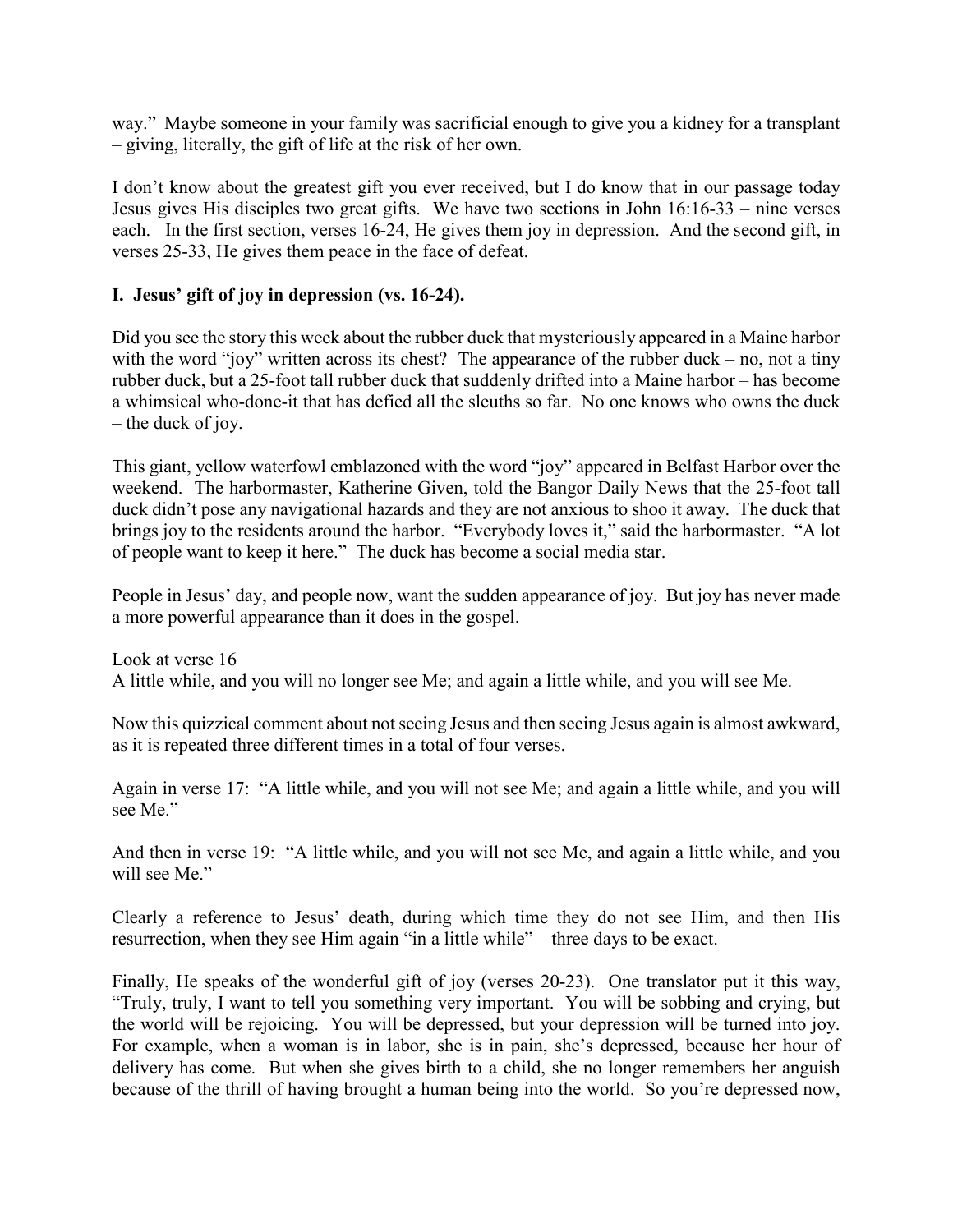too, but I will see you again, and your hearts will be thrilled with joy, and no one will ever be able to take your joy from you. Indeed, on that day, you will ask Me no more questions."

Any time in John's gospel – and only in John's gospel – when we have the "truly, truly" or the "verily, verily" or the "amen, amen," this double formula is used when something really important is about to be said by Jesus. "Listen up, truly, truly I say to you, the hostile world which hates Jesus will rejoice when Jesus is crucified. But when the disciples see their Lord, their Savior, their Rabbi hanging on the tree, they will be plunged into depression and into despair. Their whole world will be turned upside down. There will be no purpose for living. The disciples will be aimless. They will be without cause. They will be without their Christ."

Now He explains: "In a little while, you'll see Me again. Your depression will be like that of a woman who goes into labor. She is in such anguish. She dreads the moment of delivery. But at the end of the delivery there is joy.

I have been in several rooms while women were in the throes of birth pangs – either during the birth of my own children or as a chaplain in the hospital. Without getting too personal, let me just say I have come to the conclusion that women are probably not putting their best face forward in the middle of a contraction. They can be angry at their husband. They can be angry at their best friend. They can be angry at the doctor, and the nurse can get nothing right. Let me give you a few examples of what women have confessed happening in the delivery room.

One lady confesses that the worst thing she said was to her husband. It was their first child (which always seems to be the worst because you're not sure what to expect), and she had had bad back labor. He was rubbing her back and started complaining about his hand hurting. The wife snapped at him, saying that her entire body hurt and if he didn't want to help, he could just get out.

Another soon-to-be-mother told her husband, "Get out of my face, you're using my oxygen!" She said it's still a running joke in their household, but, luckily, he's a forgiving type of guy.

Or what about the lady who punched the nurse in the face! Not long after that, the doctor came in and tied her to the bed and put a gas mask over her face. She woke up hours later – everyone was gone and she didn't realize she'd had the baby.

Or the mother who stood up on the bed and said, "I'm going home and not doing this anymore! I changed my mind!" In her mind, she believed she could do that. She remembers her mother saying very gently, "It's too late for that now."

And then there is the lady with an epidural drip that a nurse was trying to change because it was running out. She asked her friend for a knife because the nurse was making her so angry!

But in the end, the cry of the baby – with the sounds of joy – all sorrow fades and the joy takes center stage.

After Jesus is crucified, His disciples were in utter despair. Their Lord had been so wonderful, and yet a total disappointment in the end. Given the cross, the defeat of their rabbi, could there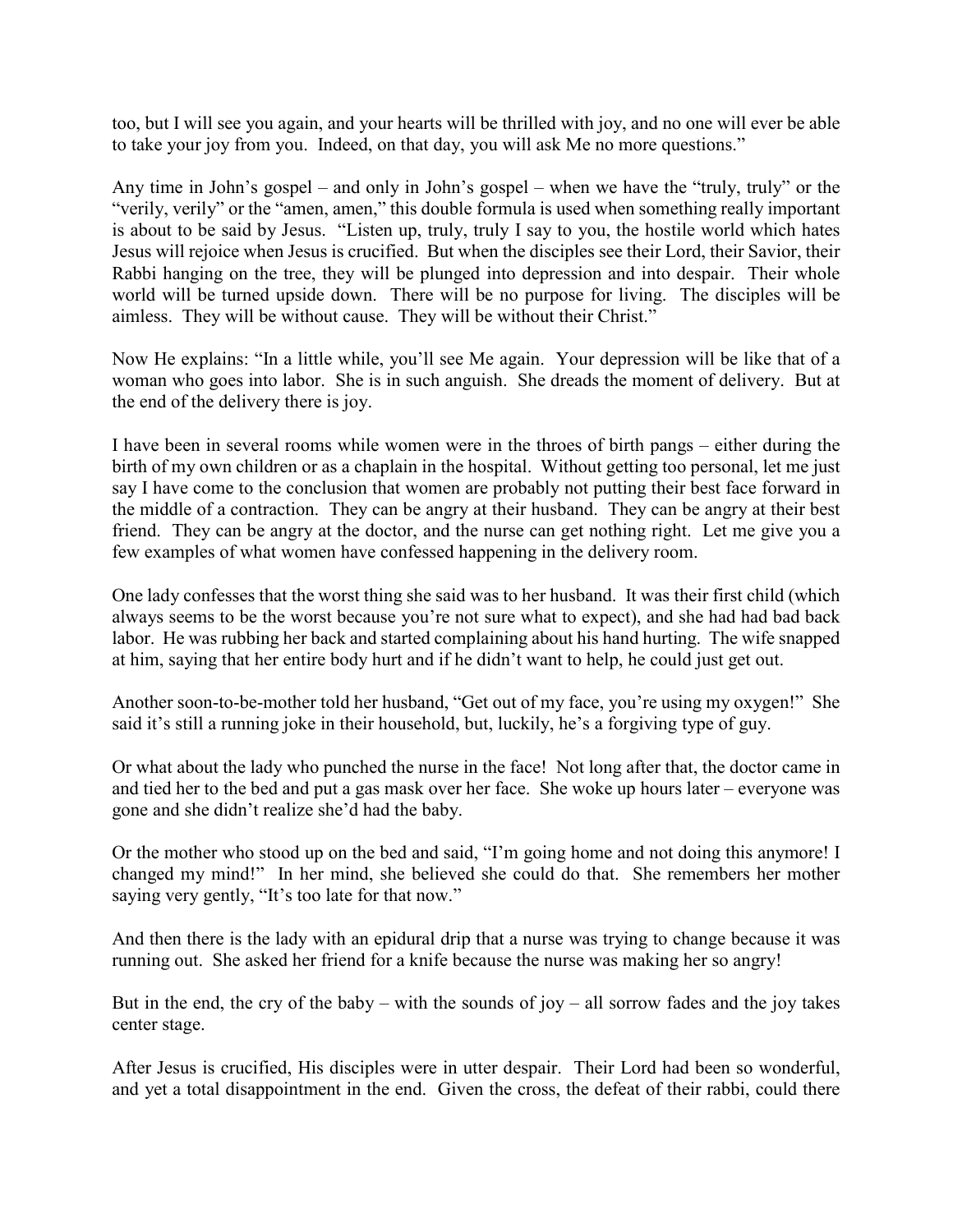have been a more ecstatic reunion in all of human history than the reunion between the disciples and their Lord – their death-defeating Lord? When the tomb is empty, when He walks into the room, and says, "Behold, my scars...."

"Your hearts," He says, "will be thrilled with joy and no one can ever take your joy from you. On that day, you won't even have any more questions."

When you see that death itself cannot defeat your Lord, you really understand the power of God, the meaning of life, and the perplexing puzzle of human existence is answered. All the suffering, all the death, all the hardship, all the loss, all the grief turns to grace. Jesus' life, His death, and then His resurrection. My Lord, what a morning Easter must have been. Your sorrow is turned to joy.

When God gives you the gift of joy, you will have no more questions.

What's the question that believers most often ask their God? The question, "Why? Why?"

"Why, God, this loss?" "Why, God, this tragedy?" "Why, God, this chronic illness?" "Why, God, this surgery?" "Why, God, this death?" "Why, God, this divorce?" "Why, God, this injustice?"

"Why, God? Why?"

When God gives the gift of joy, a joy that no one can take away, the whys fade for all eternity. When you see God, you won't even ask your questions. The glory of the kingdom of God and the reunion with the ones you love and the union with your Lord will be answer enough.

And no one can take your joy away from you (v. 22).

I've been guilty. I've let people steal my joy. I've let their words rob me of my joy. At some point, when you really experience the joy that comes from having eternal salvation through the death and resurrection of Jesus, when you understand the power of the gift, then you have a joy of which no one can rob you.

Are you a sinner? He is a Savior.

Are you lost? He will find you.

Are you broken? He will make you whole.

Are you hurt? He's a balm in Gilead.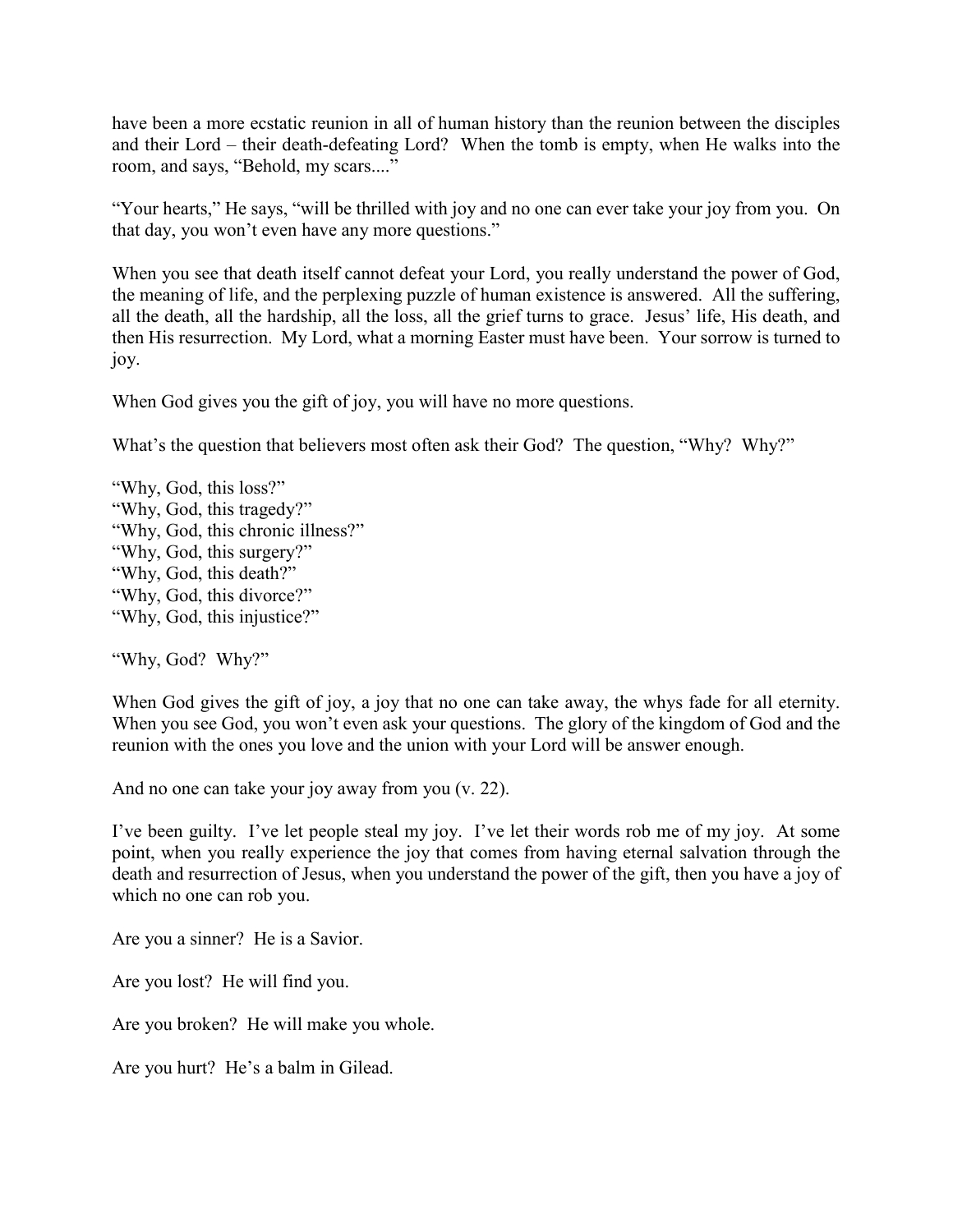Is death creeping at your door? He's the resurrection and the life.

No one can ever rob God's children of their joy. And this morning, if you are letting someone rob you of your joy, then you either don't understand who God is or you don't understand what He has done for you.

To make joy full and complete, pray and petition for the kingdom. "In my name" equals "in my mission."

## **II. Jesus' gift of peace in the face of defeat (vs. 25-33).**

In verses 25-33, we learn about the second great gift – the gift of God's peace.

There is an interesting introduction to this gift of peace. Maybe you've never noticed it before. Jesus says that when the disciples pray in His name – now, up until this point, the disciples have prayed to God, but not really in the name of Jesus – "You will pray in My name, or you will ask in My name, and I will not say to you that I will request of the Father on your behalf..." (v. 25-26).

Jesus is saying that He's not going to go to the Father on behalf of His disciples? Why?

## Verse 27

...for the Father Himself loves you, because you have loved Me and have believed that I came forth from the Father.

And then He says, "I'm going back to the Father."

One translator put it this way: "On that day, you will ask for something in prayer in My name, and I cannot honestly say that I will ask the Father for you. For the Father Himself loves you because you have come to love Me and have come to believe that I came from God."

Sometimes through the categories of classic theology, we have made the mistake of depicting God as being cool and aloof and only connected to His people by a more caring Christ. Nothing could be further from the truth. "The Father loves you because you have loved Me and because you have believed that I have come from Him." In fact, God loves those who accept, love, and trust His Son – the Father is so deeply pleased when we believe that the Son has come from Him.

The reality is God loves you more than God loves God's self, because He gave up His life, in the form of Jesus, for yours.

Jesus begins to talk about the V form of theology. "I have come from the Father"  $\psi$  (verse 27) and have come into the world."  $\downarrow$  And (verse 28), "I am leaving the world again  $\uparrow$  and going to the Father." $\uparrow$  The Christian story can be described by a letter V. "I came out from the Father, and I have come into the world. And I am leaving the world, being lifted up on the cross and then the resurrection – I am going back to the Father." Death, burial, and ascension – the career of our Lord. And all that's left is His glorious return.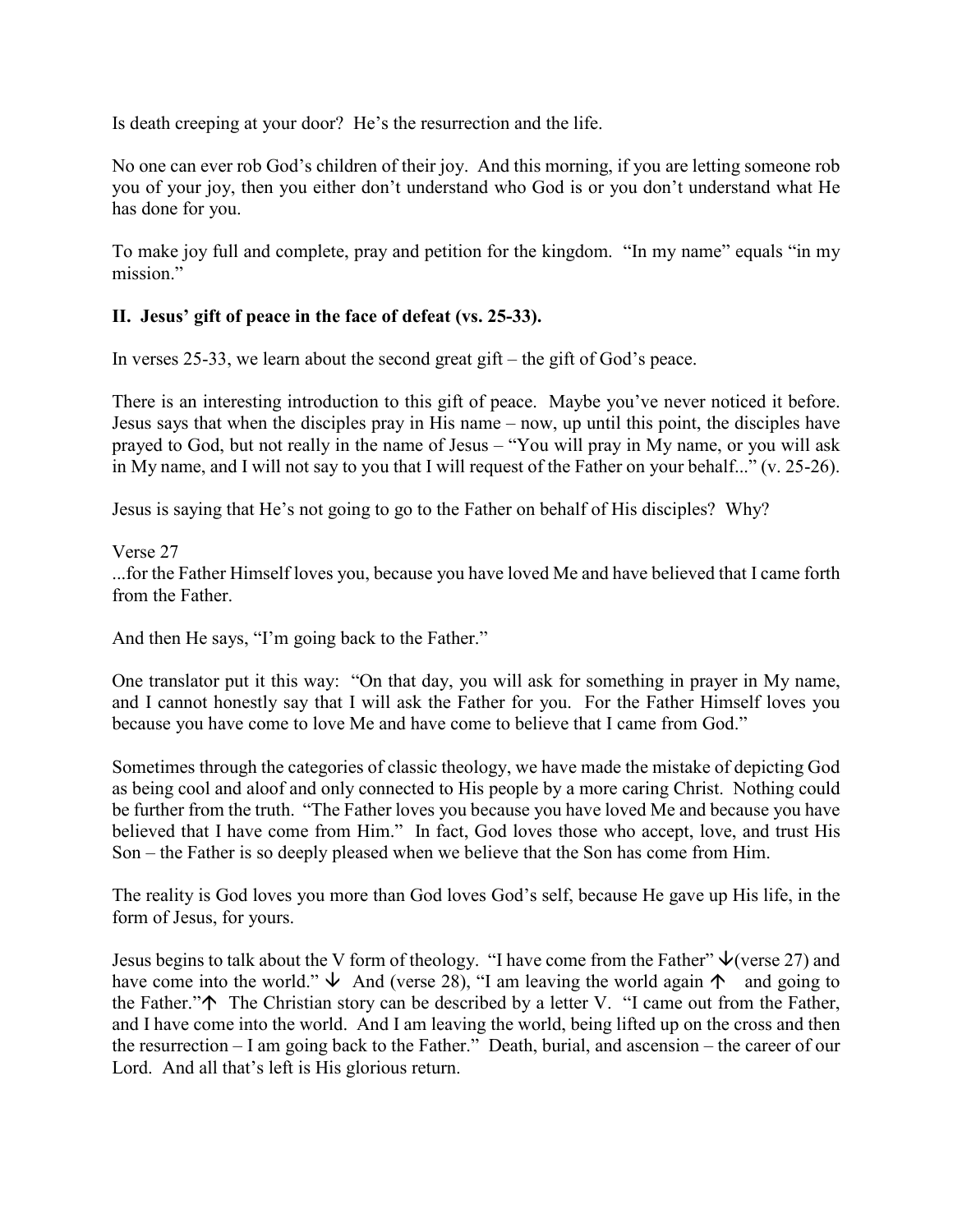But before they get to the good news, there is the bad news. I am always perplexed when someone says, "I've got good news and bad news. Which one do you want first?" I always say I want the bad news first. What do you say? I don't know what that means – that I would want to hear the sorry side first before I heard the side of glory.

"You really believe in Me?" That's what they say. "We understand now. You're speaking clearly" (verse 29). "You know all things. We know that you know all things. And we don't have any need to ask you any more questions. We believe that you came from God" (verse. 30).

"Oh, do you believe?" (verse 31). "The hour is coming, and has already come, for you to be scattered, each to his own home, and to leave Me alone; and yet I am not alone, because the Father is with Me."

Jesus knows what is going to happen. Soon, they are going to the Garden, the authorities will arrest Him. And the disciples will all flee. They will deny having ever known Him. They will run for cover. They will run for their lives. They will scatter, and they will abandon their Lord. Even Peter, who said he would lay down his life for his Lord, will run for the hills and only follow at a safe distance. And when you follow at a distance, you're not following at all.

Jesus knows the limits of their faith. He knows how confused and frightened they are going to be by the cross.

Did you know the desertion by the disciples is recorded in every gospel – all four? Seems an odd thing to include. The church admits her failures, and when she does, it honors Christ.

There is only one hero in the story of the gospel, and I'm not he, you're not he, Peter's not he, John's not he. Certainly Judas isn't the hero. The one hero is Jesus. If your theology makes you the hero of the story, you've got a bad theology. You are a disciple who deserts the Lord in His hour of passion.

Then the gift of peace. "These things I have spoken to you, so that in Me" – not in yourself, not in your own power – "you may have peace. In the world you have tribulation, but take courage, I have overcome the world" (verse 33).

Translation: "I have conquered the world."

Don't be too upset by your fallibility, by your unbelief, by your failure and your fragile nature. It will always be Christ, the victor. Christus – victor. He has overcome the world.

So what's the greatest gift you've ever received?

A white elephant or a gargantuan diamond? A bowling alley or a bugged medallion? Probably not.

Friendship is a wonderful gift. Maybe someone has given you their friendship.